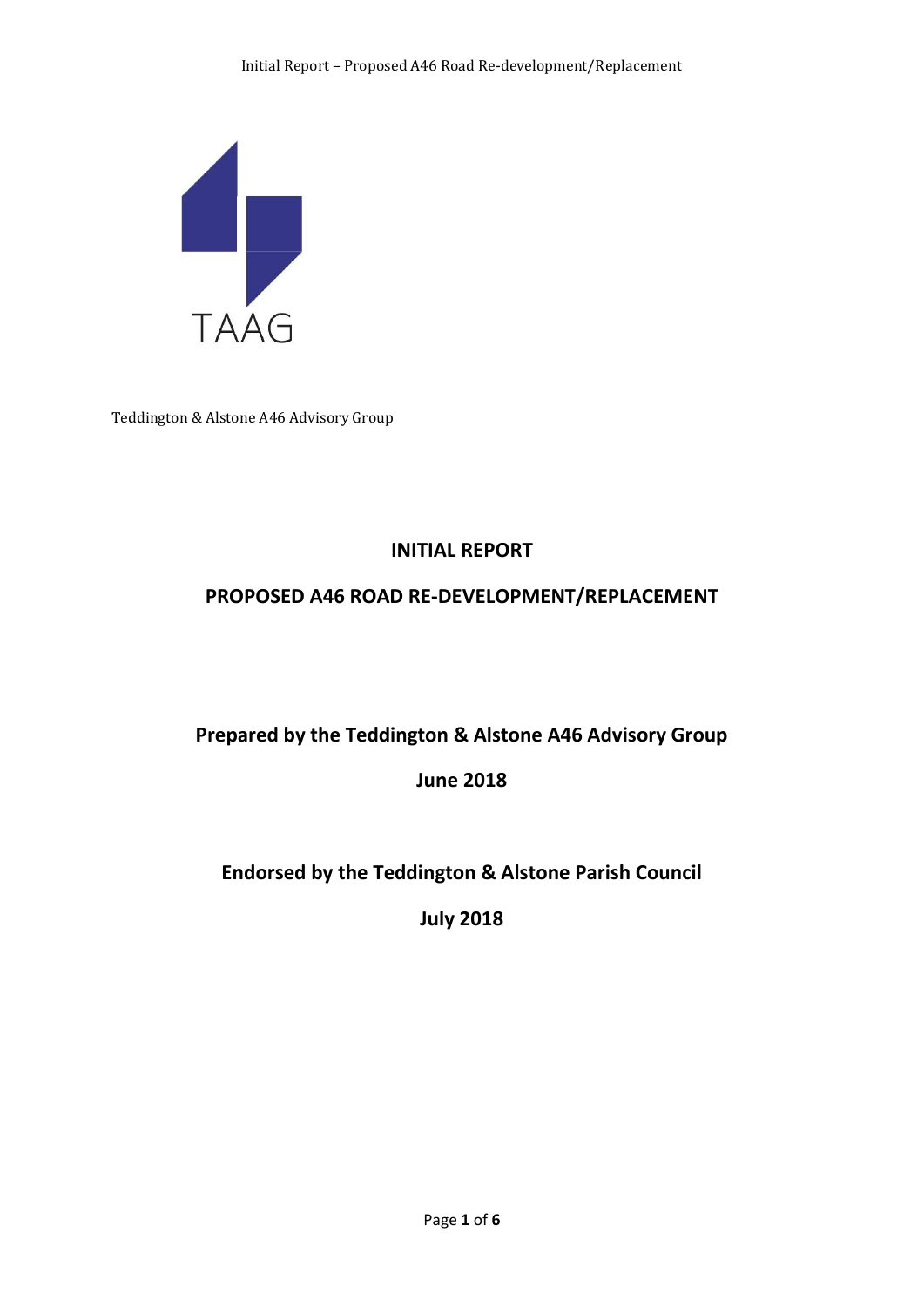#### **INTRODUCTION & PURPOSE**

In December 2017 Vernon Smith, Tewkesbury Borough Councillor and Chairman of the A46 Partnership Group (APG), attended an extraordinary meeting of the Teddington & Alstone Parish Council (TAPC). He outlined the current progress and thinking of the APG. There followed a discussion on whether any independent activities should be actioned by the TAPC to feed into APG deliberations: [this, after noting that Beckford Parish Council had sponsored a third party planning report on A46 development in March 2017]. It was subsequently agreed at the January TAPC meeting that no equivalent commissioning of an independent report be undertaken, nor would any A46 working party be set-up until traffic modelling had been completed.

In April 2018, with limited news on APG progress, lobbying by concerned parish residents did result in the setting up of The Teddington & Alstone A46 Advisory Group (TAAG) to consider the implications of proposed A46 and associated developments. A first meeting of the group was held on 21 st May with an agreed primary objective **to prevent any enhancement, expansion or redirection of the A46 which would have a negative impact on our villages.**

At the TAPC meeting on 29<sup>th</sup> May it was agreed that the TAAG should act as an independent advisory body, rather than as a formal working party of the TAPC. This allows a less bureaucratic and more flexible approach.

At the same TAPC meeting of 29<sup>th</sup> May, Councillor Smith provided a brief update on local A46 proposals ahead of the next scheduled APG meeting on  $13<sup>th</sup>$  June. At this meeting, a report will be presented by Midlands Connect with a number of proposals on routing that are expected to meet with broad agreement from Worcestershire representatives. It is expected this report will then be subject to wider consultation. Ahead of the APG meeting, Councillor Smith requested a report from the newly formed TAAG.

In view of this request, and notwithstanding that we have not as yet carried out any detailed research or assessment, it was agreed by the TAPC that a brief report should be prepared and provided to Councillor Smith by the TAAG before the APG meeting on the  $13<sup>th</sup>$  June. What follows, therefore, is a summary of our current position.

#### **BACKGROUND**

- 1. A number of Teddington and Alstone residents remember the previous A46 development proposals that were mooted in 1993. There appears to be limited remaining documentation but we have established that there are conflicting versions of road layout options dating from this time. For example while references are made in separate drawings to a "grey route" and a "brown route", the drawings themselves are quite different. In itself, this makes reference back to 1993 proposals confusing and potentially misleading.
- 2. Beckford Parish Council commissioned Foxley Tagg Planning Ltd to produce a written report in response to the Worcestershire local transport plan in March 2017. Reference was made to the 1993 proposals and one version of the 1993 drawings included. While a number of observations were made, a key highlight was a desire for any duelling of the A46 to be on a new, realigned route south of Little Beckford.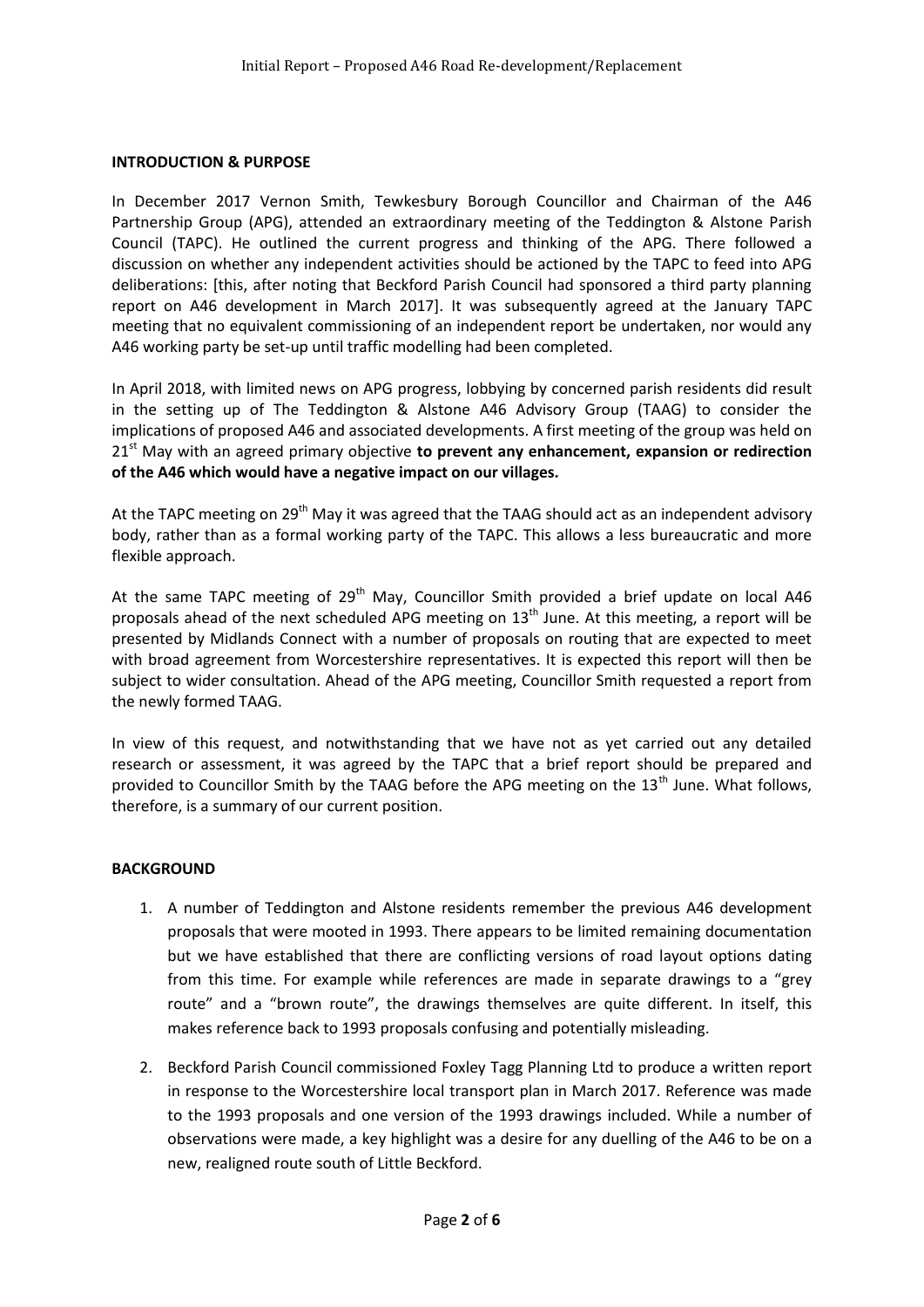- 3. The APG was formed in 2015 with remit to produce a strategy that will bring forward planned improvements along the entire length of the seventy mile A46/M69 corridor from Leicester to Tewkesbury. Five investment priorities were subsequently published in 2017, one of which is the route from the Teddington Hands roundabout to junction 9 of the M5 at Tewkesbury/Ashchurch.
- 4. Midlands Connect, who are represented on the APG and government funded, were commissioned in 2017 to carry out traffic modelling of the A46/M69 corridor. The results are due to be presented to the APG on  $13<sup>th</sup>$  June 2018 before wider consultation and sharing, including with the Department of Transport. Councillor Smith has advised that these proposals are expected to favour a southern by-pass of Beckford/Little Beckford with a new roundabout/junction built to the north of the current Teddington Hands roundabout. Onward routing to an existing (i.e. M5 J9 or J10) or a new (i.e. M5 J9A or J9B) motorway junction is unknown.
- 5. Independent of the activities of the APG, a press report appeared in August 2016 (and updated April 2017), in which Councillor Smith indicated that a new M5 junction could be built in Gloucestershire, either to the north or the south of the existing J9 at Tewkesbury/Ashchurch. At the December extraordinary TAPC meeting, Councillor Smith elaborated further and added a third option of a strategic link from the A46 at Evesham to J8 (Strensham) of the M5.
- 6. In August 2017, Tewkesbury Borough Council produced a presentation on the A46 /J9 to feed into their Joint Core Strategy and requested residents to complete an online survey.
- 7. In March 2018, the government announced that plans could move forward to extend J10 of the M5 to allow entry/exit from both directions. This decision supports the proposed development of a West Cheltenham Cyber Hub.

## **ROUTE OPTIONS**

While there has been verbal reference to possible developments together with a level of speculation based on the original 1993 drawings and more recent infrastructure announcements, it's important to underline that no written or formalised proposals have been produced. At this stage it would appear options include:

- 1. Some recycling/amendment of the 1993 proposals. It's not known whether any of the original 1993 work and route proposals will form a part of the current assessment. However, it is very likely that these will at least have been looked at by Midlands Connect as background to their current modelling, a view re-enforced by Councillor Smith.
- 2. A strategic link to a new M5 motorway junction. The potential to provide a link running west from Evesham to junction 8, M5 appears a valid long term strategic solution. However, we understand that Worcestershire have already ruled out a route to the north of Bredon Hill on the grounds this would adversely impact two conservation areas and numerous villages.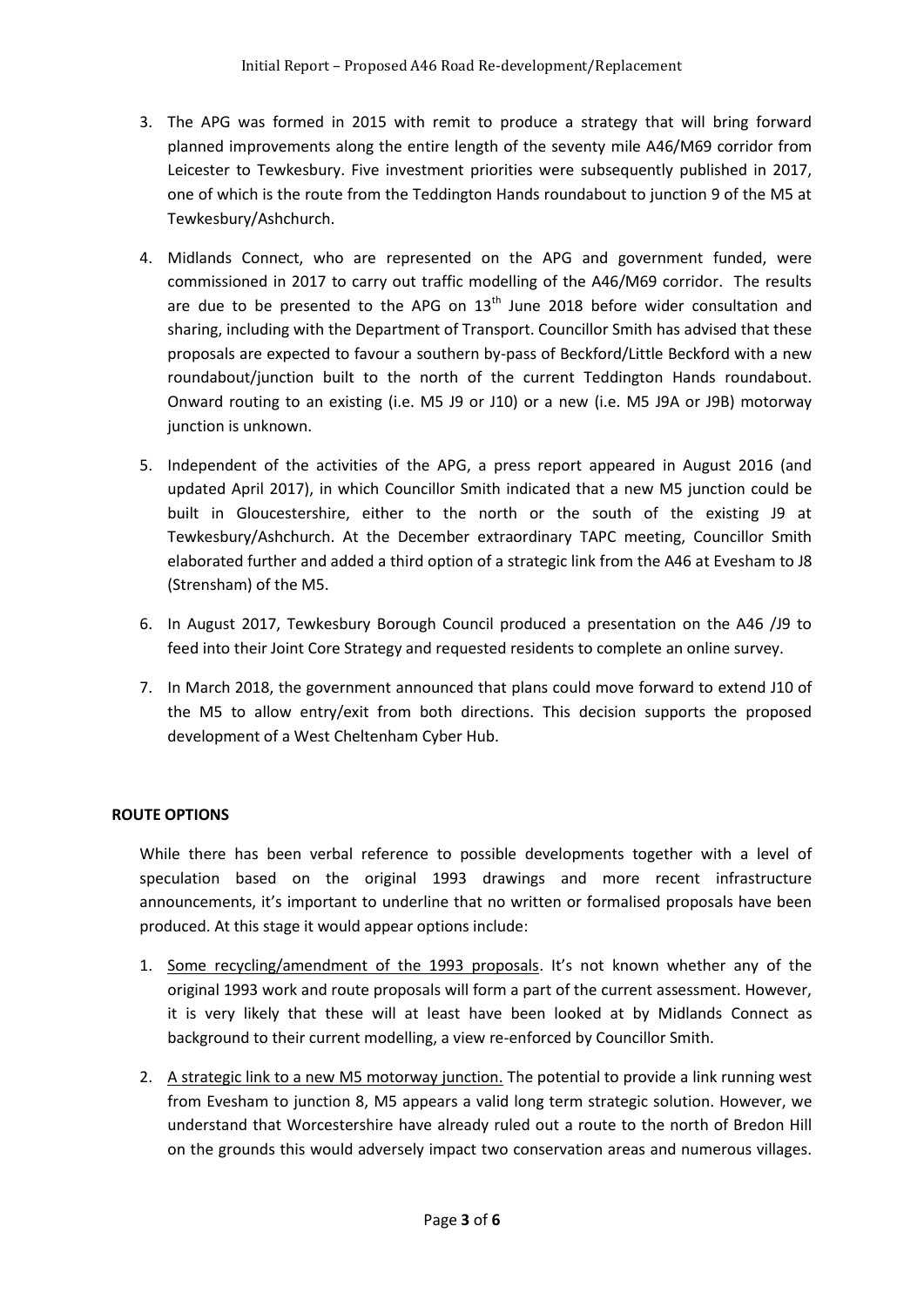This does leave open an option to join up with J8 from a route south of Bredon Hill and north of the MoD camp, possibly utilising the pathway of the disused railway.

- 3. Upgrading/expanding junction 9 of M5. The feasibility of upgrading J9 or adding a J9A (north of J9) or J9B (south of J9) are also unknown and the recent decision to invest government funds to upgrade J10 would appear to make any of these options less likely due to cost.
- 4. Improvements to J9 exit/entry congestion. We understand a number of tactical solutions to alleviate the increasing local congestion around junction 9 of the M5 through Ashchurch to the Teddington Hands roundabout are being considered by the Highways Agency. These could include a longer northbound motorway slip-road, a new road link to the west of the junction into Tewkesbury and an upgrade/replacement of the traffic lights at the Aston Cross junction. Actions here may well be independent from recommendations arising from the APG strategic assessment.
- 5. Midlands Connect proposals. The specific route options and descriptions to be presented to the APG and, we assume, published for wider consultation following the  $13<sup>th</sup>$  June meeting. These may be based on the options above or be completely new.

## **CONCERNS**

As previously stated, our overriding objective in representing Teddington and Alstone villages is to prevent any enhancement, expansion or redirection of the A46 which would have a negative impact on our villages. While there are no firm proposals, we can articulate our general concerns with regard to new road developments in this area.

- 1. Any development must fully take into account all requirements arising from existing legislation. For example, the Environment Act 1995 which came into effect after the previous proposals were prepared in 1993.
- 2. A major concern is the adverse impact caused by noise and air pollution that will arise from additional traffic combined with the location of new road infrastructure. This could well be magnified for Teddington and Alstone given prevailing westerly winds. We would expect that any proposals will fully assess and measure relevant environmental impacts before final recommendations are made. In fact, this is explicitly stated in page 10 of the APG prospectus "Improving the A46 corridor…..has the potential to generate significant benefits including reducing noise and pollution levels for our communities".
- 3. It is highly likely that new proposals will necessitate some bridging work to allow separation of local traffic (from existing roads) from through traffic (new road). This heightens noise and pollution concerns and introduces additional concerns of negative visual impact and light pollution.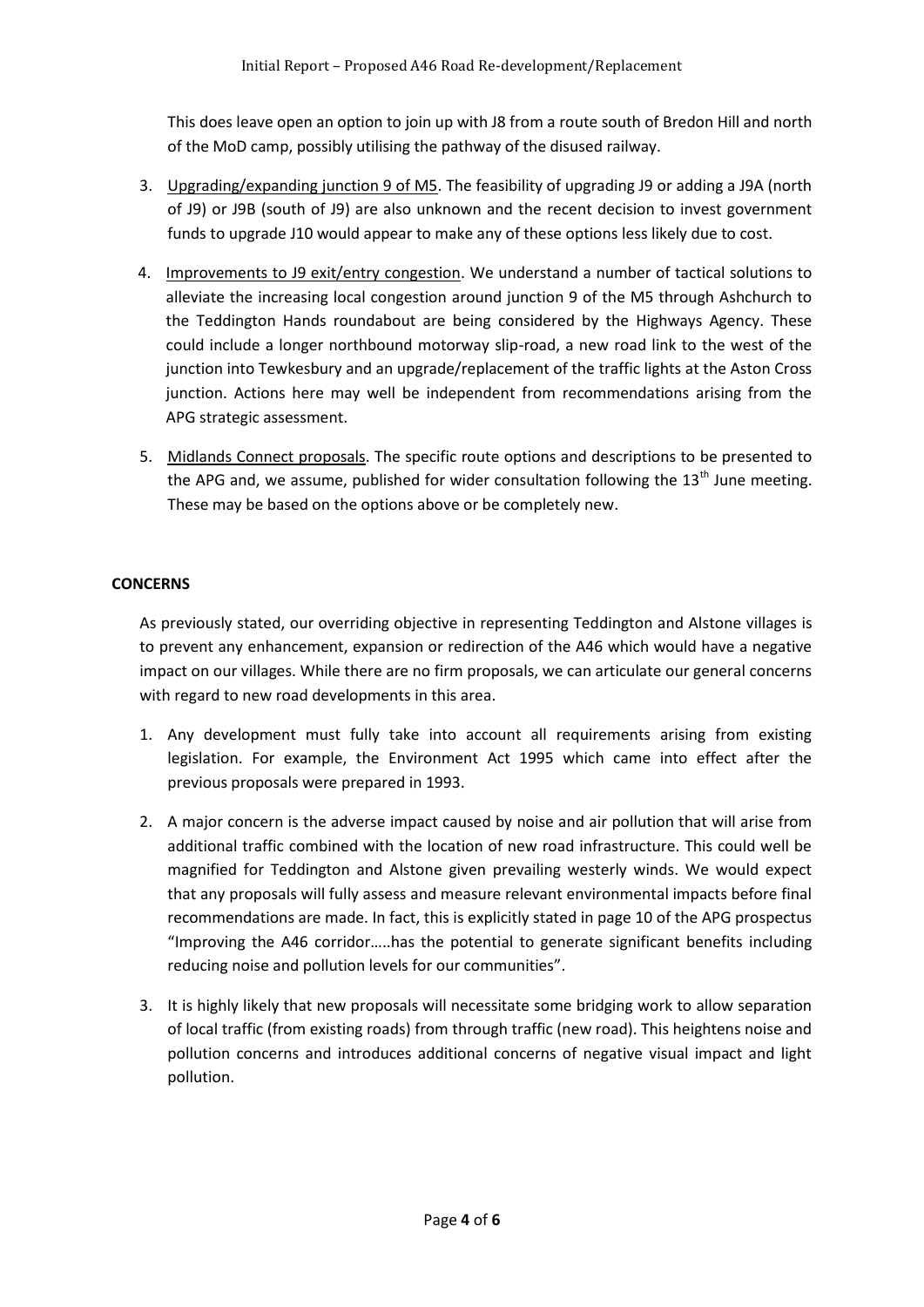- 4. The view of Beckford Parish Council, as stated in the Foxley Tagg report, is that duelling of the A46 should occur to the south of Little Beckford. In addition, by referencing both the original 1993 drawings and a new illustrative route, they suggest possible linking of a new by-pass to the south of or at the site of the current Teddington Hand Roundabout; these would both have a significant detrimental impact on Teddington & Alstone.
- 5. Any new A46 road development must align with the Gloucestershire Local Transport Plan and Joint Core Strategy, in particular the policies on health & environmental quality and road safety.
- 6. The area south west of the Teddington Hands roundabout has experienced flooding issues in recent years, particularly 2007, and subsequent remedial work could be adversely impacted depending on routing options. Again, we would expect any proposals to have fully assessed how this will impact and be dealt with.
- 7. The existing garage, stores and public house at the Teddington Hands roundabout provide important local amenities for the residents of Teddington and Alstone. Continued safe walking and driving passage to these amenities are a key requirement.
- 8. Our villages are on the edge of an area of outstanding natural beauty (AONB). While development itself may not be within this area, it could adversely impact views and ongoing enjoyment from the AONB.
- 9. New road infrastructure may lead over time to secondary developments such as new housing, retail outlets, light industry and other associated building work which would directly encroach on our villages and ultimately erode their character.
- 10. Short to medium term funding pressures, together with changes in both local councils and national government, could lead to piecemeal development rather than a longer term strategic solution.

## **NEXT STEPS**

- Share this, our initial positioning summary, with the TAPC and Councillor Smith.
- Produce a communication and distribute to all Teddington and Alstone village residents in order to update them on the formation of the TAAG and the current position.
- Seek a follow up meeting with Councillor Smith after the APG meeting on the  $13<sup>th</sup>$  June.
- Depending on the nature and level of detail in the proposals presented, make contact with neighbouring parish councils and advisory groups.
- Continue to research environmental aspects of infrastructure development to ensure we are well informed to participate in future consultations.